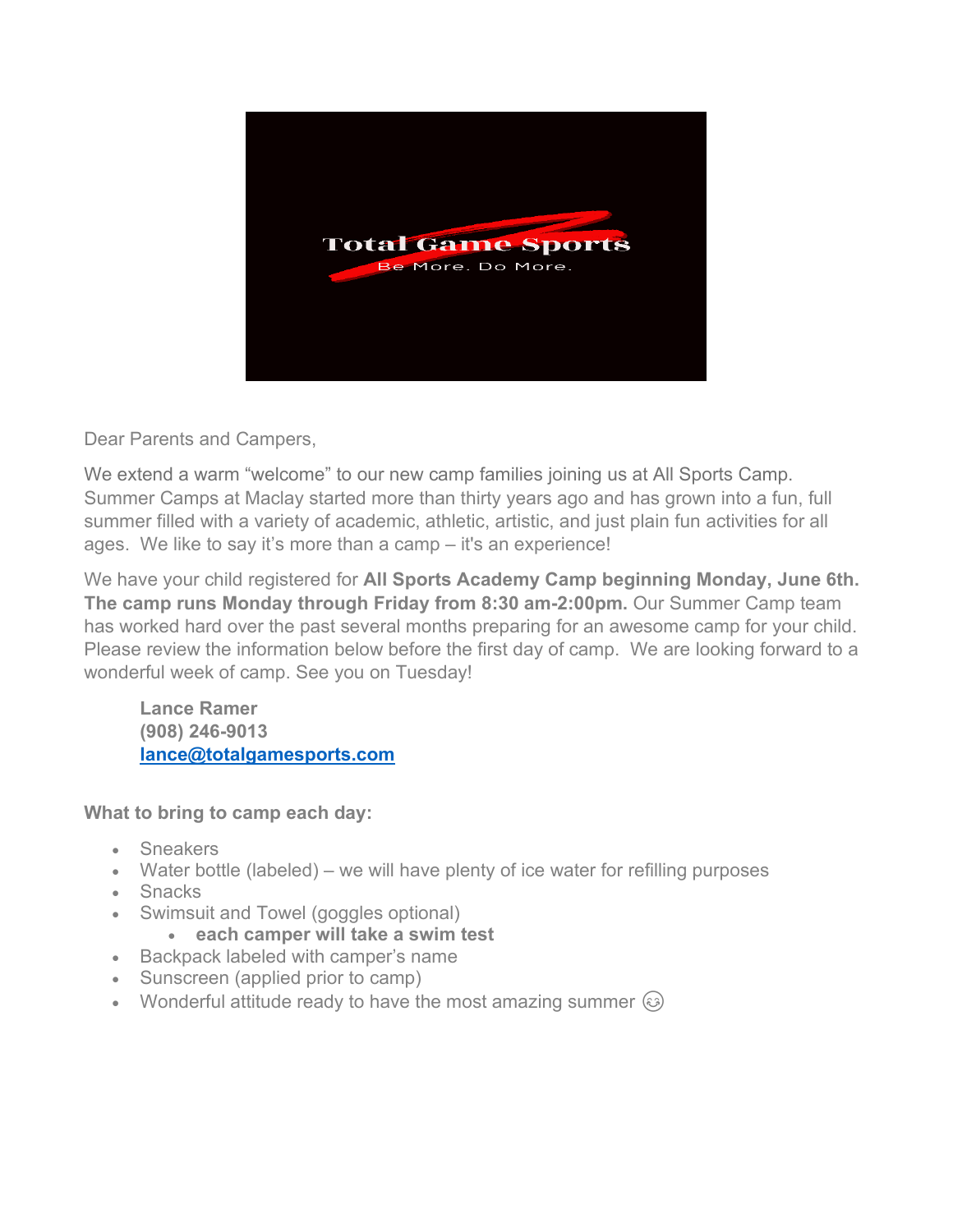**Daily activities include the following:**

Football

**Basketball** 

Baseball (Wiffleball)

Soccer

Kickball

**Handball** 

Capture the Flag

**Dodgeball** 

Gaga Ball

and much more

## **Arrival procedures for campers:**

• Enter from Maclay Road and veer right to take the perimeter road all the way around past softball, baseball, and football field on the left, and tennis courts on the right. Drop off for All Sports Academy is between the Practice Field and Solomon Field between 8:15 am and 8:45 am. Do not get out of the car. A counselor will greet you and check your child into camp. (In inclement weather, drop off will be at the Webster Center. Turn left into the parking lot just past the baseball field.)

**Lunch:** Lunch is included for campers in the Dining Hall.

Monday: Chicken Nuggets Tuesday: Cheese Pizza Wednesday: Hamburgers and/or Hot Dogs Thursday: Cheese pizza Friday: Turkey subs

## **Tasty Treats: Momma Ps and Kona Ice come to campus on Monday and Thursday, respectively. They both sell treats ranging from \$2-5. Please note this will be an extra fee and is not included in your camp cost.**

**Pick up procedures for campers:**

• Pick up is also located between the Practice Field and Solomon Field. Please arrive between 1:40 –2:00pm. Do not get out of the car. Someone will be there to walk your child to the car and get them checked out. If you arrive early, call **Coach Ramer at 908- 246-9013** and someone will walk your child to you. Make sure you know your family's PIN (4-digit number) to pick up your camper.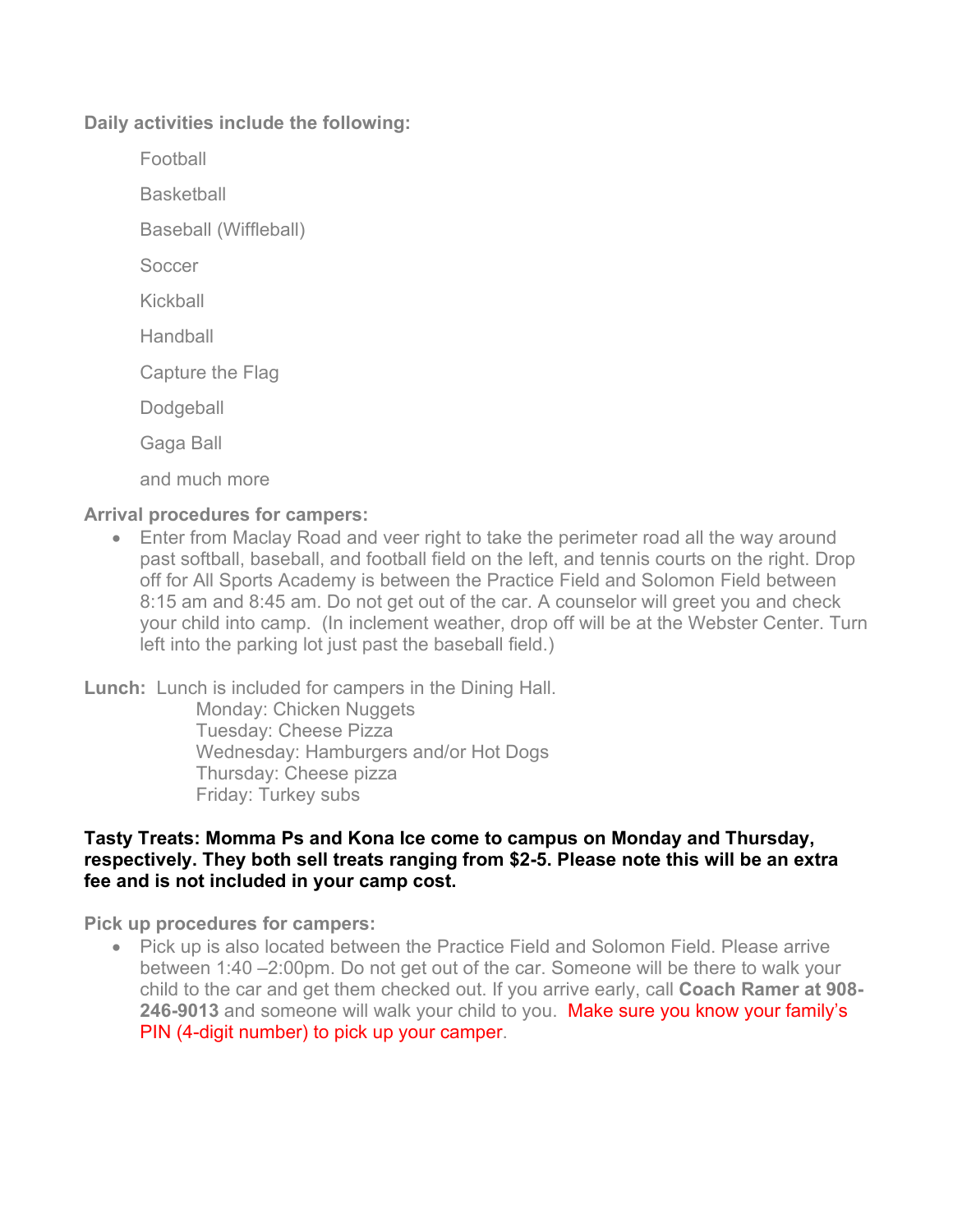• After Care: (pre-registered only) Please pull up to the Dining Hall's east doors (facing the grass parking lot) between 5:00 pm and 5:30 pm. Do not get out of the car. Someone will be there to radio for your child to be escorted out to your vehicle. If you arrive before 5:00 pm, please call 850-894–0908. You can also contact Lee Williams at (850) 363-4471. Make sure you know your family's PIN (4-digit number) to pick up the camper.

## **Camp safety:**

Maclay has a registered nurse on campus to help support the safety and wellness of our campers. All campers must sign a waiver, produce immunization records, and follow our safety protocols. Before arrival to camp each morning, please screen your child for presence of acute illness symptoms. Any camper with symptoms present will be asked to stay home until symptoms have resolved (without the use of medication) for at least 24 hours. As always, seek medical attention and testing when appropriate.

The following is a list of symptoms:

- Fever  $\geq$  100.0 or chills
- Nausea or vomiting
- Diarrhea
- Cough
- Congestion or runny nose\*
- Shortness of breath or difficulty breathing\*
- Fatigue
- Muscle or body aches
- Headache\*
- New loss of taste or smell

*\* We understand some of these symptoms are present with chronic medical conditions (i.e., migraines, allergies, asthma, etc.) Please have medical conditions and diagnoses listed on camper's medical form prior to enrollment.* 

Thank you for practicing and modeling good hand hygiene and staying home when sick.

Please communicate with the Health Center if you are keeping your child home for illness and/or injury related reasons so that we may discuss our return to camp guidelines related to specific diagnoses. For these discussions or any questions about our health and safety protocols please contact the Health Center at **850-893-5030** or [healthcenter@maclay.org](mailto:healthcenter@maclay.org)